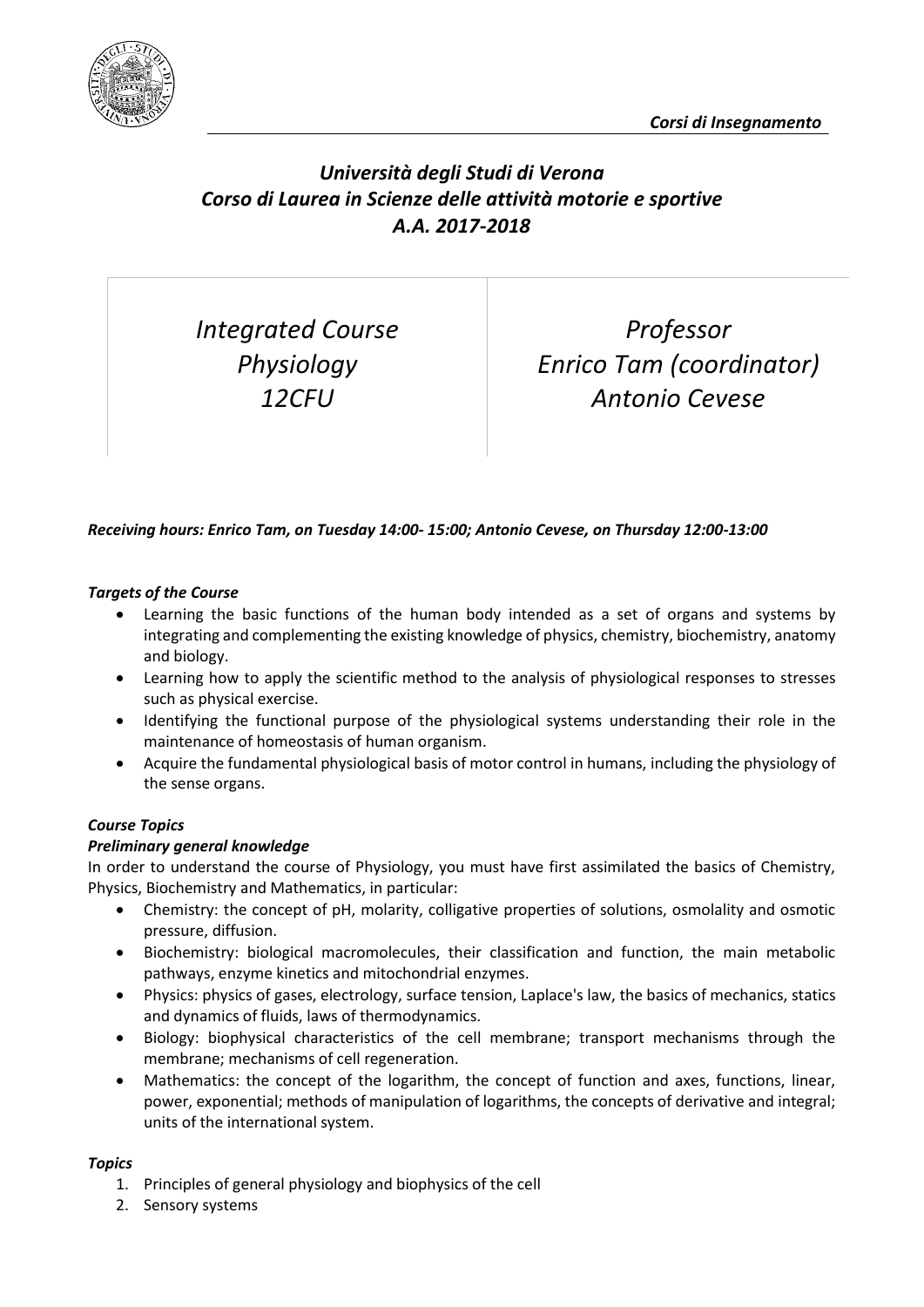- 3. Physiology and biomechanics of striated muscle
- 4. Motor control (spinal and supraspinal mechanisms)
- 5. The autonomic nervous system
- 6. Physico-chemical characteristics of the blood; coagulation and hemostasis
- 7. Cardiovascular physiology: heart and circulation Regulation of acid-base
- 8. Respiration
- 9. Renal Physiology: filtration, reabsorption, secretion and excretion
- 10. Acid-base regulation
- 11. Fluid and electrolyte balance
- 12. Metabolism and thermoregulation
- 13. Gastrointestinal Physiology
- 14. Physiology of the endocrine system
- 15. Physiology of muscular exercise

#### *1 Principles of general physiology and biophysics of the cell*

Preliminary knowledge: principles of electrophysics: concept of electric charge, potential, electric field, electric resistance, capacitor, potential, potential difference and electric current. The student should learn:

- 1.1 The definition of cellular homeostasis; identify the main mechanisms that ensure its maintenance, the composition and the biophysical characteristics of the plasma membrane, the importance of passive and active transcellular transport mechanisms for molecules in solution, for ionized substances and water, with explicit reference to **osmosis** and to the osmotic phenomena.
- 1.2 Understand the importance of ionic equilibria in order to learn the principles of excitability, conduction, synaptic transmission and muscle contraction; achieve a thorough understanding of the cellular resting potential and of action potential, of the morpho-functional model of synaptic transmission (electrical and chemical **synapses**, excitatory and inhibitory), as the basis for the functional integration of the nervous system, neuronal integration (spatial and time summation).

#### *2 sensory systems.*

Preliminary knowledge: specific neuroanatomical organization of the somatosensory pathways. Organization of the CNS, the principles of biophysics and physiology general of the cell.

2.1 Sensory receptors and receptor function (receptor types); somatosensory pathways (via the dorsal column and medial lemniscus, spinotalamiche ways, via the trigeminal); somatosensory cortex, the receptive field of the neurons in the somatosensory system, the pain: mechanisms thalamic-cortical, deep and superficial pain, referred pain.

#### *3Physiology and biomechanics of striated muscle.*

Preliminary knowledge: anatomy and histology of the striated muscle-skeletal

3.1 Structure of the functional unit of muscle: the sarcomere; thin and thick filaments: structure and organization in the sarcomere; structure and function of the sarcoplasmic reticulum; electromechanical coupling; concept of a single twitch, clone and tetanus; mechanical model of muscle: contractile elements, elastic elements in series and parallel; determinants of muscle performance or power: strength and speed; types of contraction (isometric, isotonic, isokinetic, concentric, eccentric); biomechanics dl muscle: force-length curves and curve speed strength; work and muscle power, the concept and definition of motor units; types of motor units and muscle fibers; in vivo regulation of muscle strength.

#### *4 Motor control*

Preliminary knowledge: detailed knowledge of the anatomy of the spinal cord and CNS anatomy and physiology and biomechanics of striated skeletal muscle.

4.1 Organization of motonuerons and spinal interneurons; spinal motor activity: reflexes and central pattern generator of locomotion.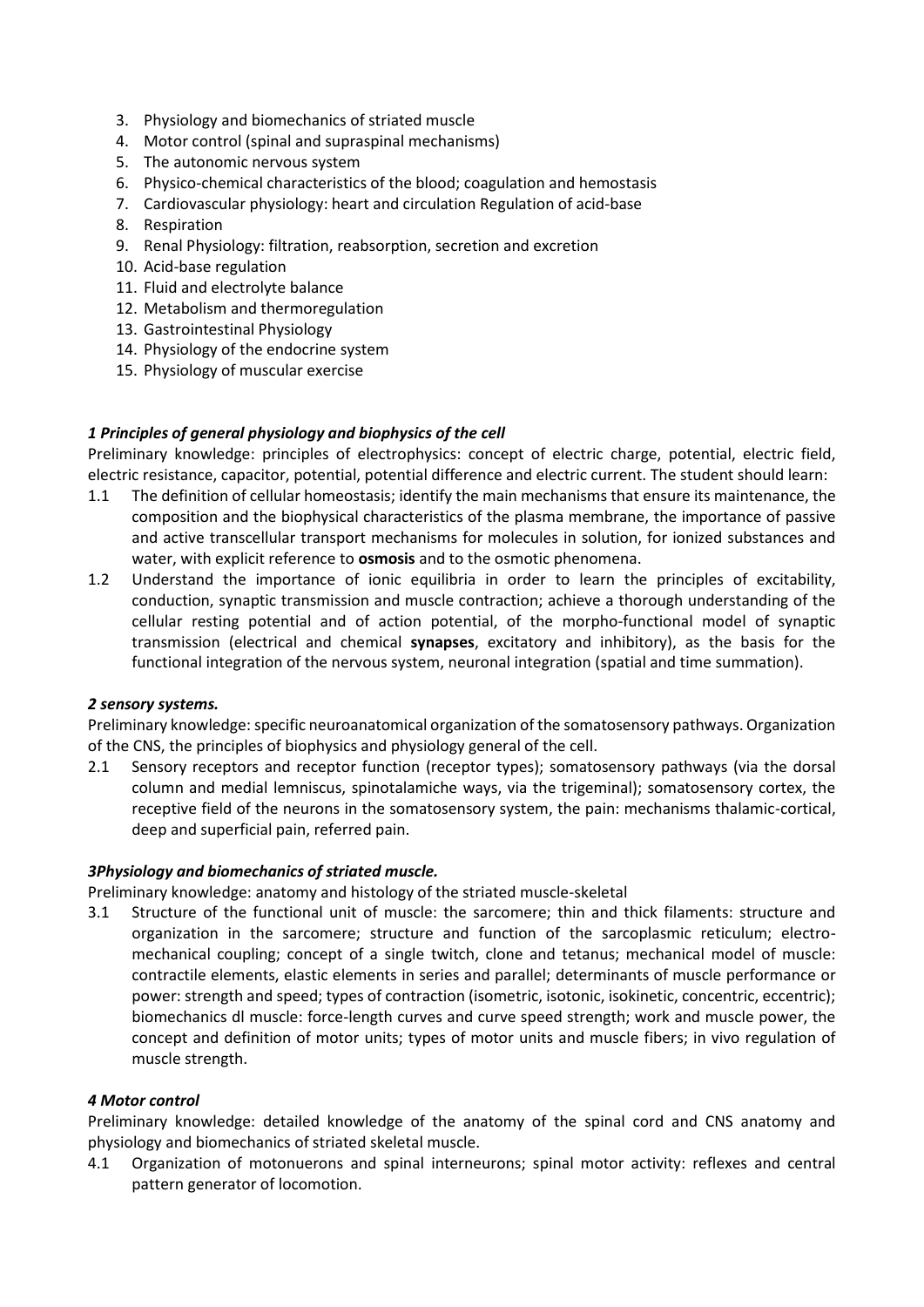- 4.2 Muscle sensory systems: receptors of tension and elongation; the neuromuscular spindles; stretch receptors that detect muscle length and velocity of contraction; gamma MN; Golgi tendon organs (OTG): tension receptors.
- 4.3 Spinal reflexes (stretch reflex, inverse stretch reflex, flexor reflex of avoidance); functions of the brainstem in the control of posture.
- 4.4 Neural pathways of the brainstem; localization, somatotopic organization, cellular topography of the motor cortex; descending corticospinal pathways.
- 4.5 Organization and function of sensory feedback to the motor cortex; the supplementary motor areas and the programming of the movement; the posterior parietal cortex and sensory integration during intentional movements.
- 4.6 Anatomical and functional aspects of cerebellum: cerebellar lobes, topography of cerebellar function; deep nuclei of the cerebellum; afferent and efferent pathways of the nuclei; general functioning of the cerebellar circuits; cerebellar cortex, purkinje cells, climbing and mossy fibers;
- 4.7 The basal ganglia.

## *5 The autonomic nervous system.*

Preliminary knowledge: Detailed anatomical knowledge of the schema of the autonomic nervous system.

5.1 Functional anatomy of the SNA; chemical mediators and preganglionic and postganglionic receptors; overview of the functions of SNA; pharmacology of the SNA; the adrenal medulla; the negative feedback control mechanism: examples of autonomic reflexes: the baroreflex.

# *6 Physical and chemical characteristics of the blood; coagulation and hemostasis.*

Preliminary knowledge: concept of osmotic pressure, osmolarity and osmolality, colligative properties of solutions, hydrostatic pressure and osmotic concentration of a solution (Molar and Molal), the concept of equivalent.

- 6.1 Characteristics of red blood cells: regulation of erythropoiesis, life span,; white series; platelets.
- 6.2 Physical properties of the blood, density and viscosity, plasma composition (concentration and types of plasma protein, osmotic pressure, cooncotic pressure).
- 6.3 Coagulation and haemostasis.

## *7 Cardiovascular Physiology: Heart and circulation.*

Preliminary knowledge: functional anatomy of the heart and of circulation; elements of the physics of fluids (static and fluid dynamics, the Hagen-Poiseuille law, Bernoulli's theorem, laws of Stevino and Leonardo, laminar and turbulent flow, viscosity and density of the fluid), the anatomical organization of the brain stem and of the system autonomic nervous.

- 7.1 General: identifying the functional role of the system and of its elements; understand the simplified model of the circulatory system and the division of the vessels by category: wall morphology and function. Describe the fall in blood pressure in the vascular and the velocity of flow in the different sections; understand the concept of circulatory average pressure and of the distribution of the blood volume in function of the capacitance.
- 7.2 The Heart cardiac electrophysiology: knowledge of the details that distinguish cardiac electrical phenomena from those of other excitable cells: divide the myocardial in common, conduction tissue and myocardium of work; understand the basis for the cardiac automatism and conduction of excitation in the heart of the state.
- 7.3 The Heart electrocardiography: the essential elements of electrocardiography: definition and explanation of phenomenology; Einthoven's triangle; standard electrocardiographic leads, and precordial amplified; description of the waves of an ECG standard, with analysis of their origin. Practical use of the ECG in the field of motor at rest and under stress; what the EGC says and what it does not say. Sinus rhythm and main rhythm disturbances.
- 7.4 The Heart The heart pump: describe analytically, also with graphical representation, the mechanical events of the cardiac cycle: splitting in systole and diastole; further subdivision in different periods, with reference to the development of pressure, to volume changes, the behaviour of the valves. Changes in pump function under stress. Understanding the functioning of the heart as a mechanical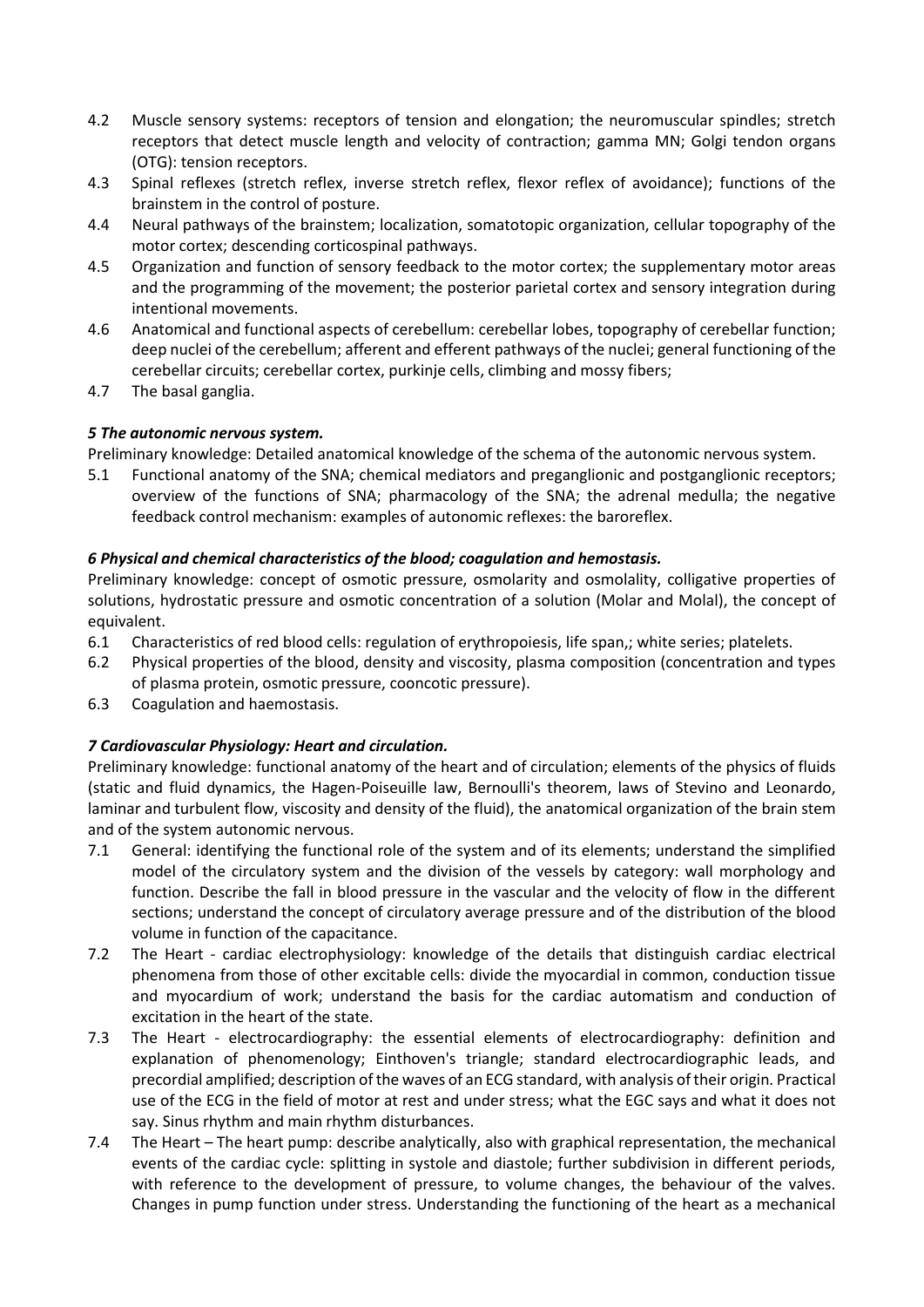pump: the heart-lung preparation of Starling and law, phenomenology and mechanisms; concept of contractility and its regulation; regulation of cardiac output and frequency; effect of stimulation of the vagus and sympathetic; humoral control. The work of the heart at rest and during different types of exercise (isometric and dynamic); cardiac efficiency (cardiac work, determined in energy consumption of the heart; efficiency of the heart); pathophysiology of heart failure and heart size.

- 7.5 The circle principles of haemodynamics: the fundamental laws of fluid dynamics. Poiseuille's law and the determining role of viscosity and radius of the vessels; resistors in series and in parallel; laminar and turbulent flow; blood velocity in the different sections of the circulatory system. Compliance and capacitance. Filling volume and the volume in excess.
- 7.6 The circle blood pressure: determinants of blood pressure; systolic, mean and diastolic; role of the elasticity of the arteries in the maintenance of pressure in diastole; arterial compliance; pulse wave: definition, origin and propagation; monitor performance; short-and long-term blood pressure control (baroreflex, chemoreflex); response to postural changes; blood pressure normal and diseases.
- 7.7 The circle the microcirculation: identifying the functional pfunction of capillaries of the circulatory system, through an analysis of the structural elements that allow the exchange and the forces that govern them; concept of capillary permeability and application of the laws of diffusion; Starling equilibrium for the exchange of liquids: the four pressures that come into play; pore pressure; notes on the formation, composition and lymph circulation.
- 7.8 The circle the peripheral circulation and its control: vascular smooth muscle as effector control mechanisms of resistance and capacitance vessels; auto-regulation of the blood vessels; metabolic regulation; nervous regulation: vasoconstriction and vasodilation; bulbar vasomotor activity.
- 7.9 The circle other vascular districts: acquire general concepts on the elements that characterize the regulation of the flow to each organ, studying in detail:
	- skin circulation, with reference also to the temperature control function;
	- circulation of skeletal muscle, with reference to adaptation during muscular work and the effects of training;
	- the coronary circulation, with reference to the work and the return rate;
	- cerebral circulation;
	- the renal circulation;
	- the pulmonary circulation (pulmonary haemodynamics: a low-resistance circuit; distribution of the output of the right ventricle; recruitment and distension of the capillaries; model of the three zones of West; regulation of pulmonary circulation: role of innervation, localized or general response to hypoxia , pulmonary circulation in the fetus and changes in structural and functional at birth).

## *8 Respiration*

Preliminary knowledge: functional anatomy of the respiratory system, physical - chemical properties of the blood (haematocrit, haemoglobin concentration, coefficient of oxygen binding to haemoglobin), the structure of haemoglobin, the basic concepts of physics and mechanics of fluid physics, the lung circulation, concept of pH, buffer substances, anatomical organization of the brainstem and of autonomic nervous system.

- 8.1 General: concepts of the physics of gas (Avogadro's law, Henry's law, equation of state, Dalton's law, correction of gas volumes (ATPS; STPD; BTPS), Fick's law applied to gas), air composition environment.
- 8.2 Ventilation: lung volumes and methods of determination, total pulmonary ventilation, alveolar ventilation, dead space (anatomical, physiological and alveolar) and its determination (method of Fowler and Bohr equation).
- 8.3 Pulmonary mechanics: inspiratory and expiratory muscle and their mechanism of action; static pulmonary pressure - volume curve of the thoraco-pulmonary system, of the lung, of the chest wall (pleural or esophageal, transpulmonary, transthoracic, alveolar pressures); lung compliance and respiratory system; role and function of alveolar surfactant; determinants of lung compliance; regional distribution of ventilation. Dynamics; resistance to airflow; volume of closure; analysis of alveolar, transpulmonary and intrapleural pressures in the spontaneous respiratory cycle; work of breathing.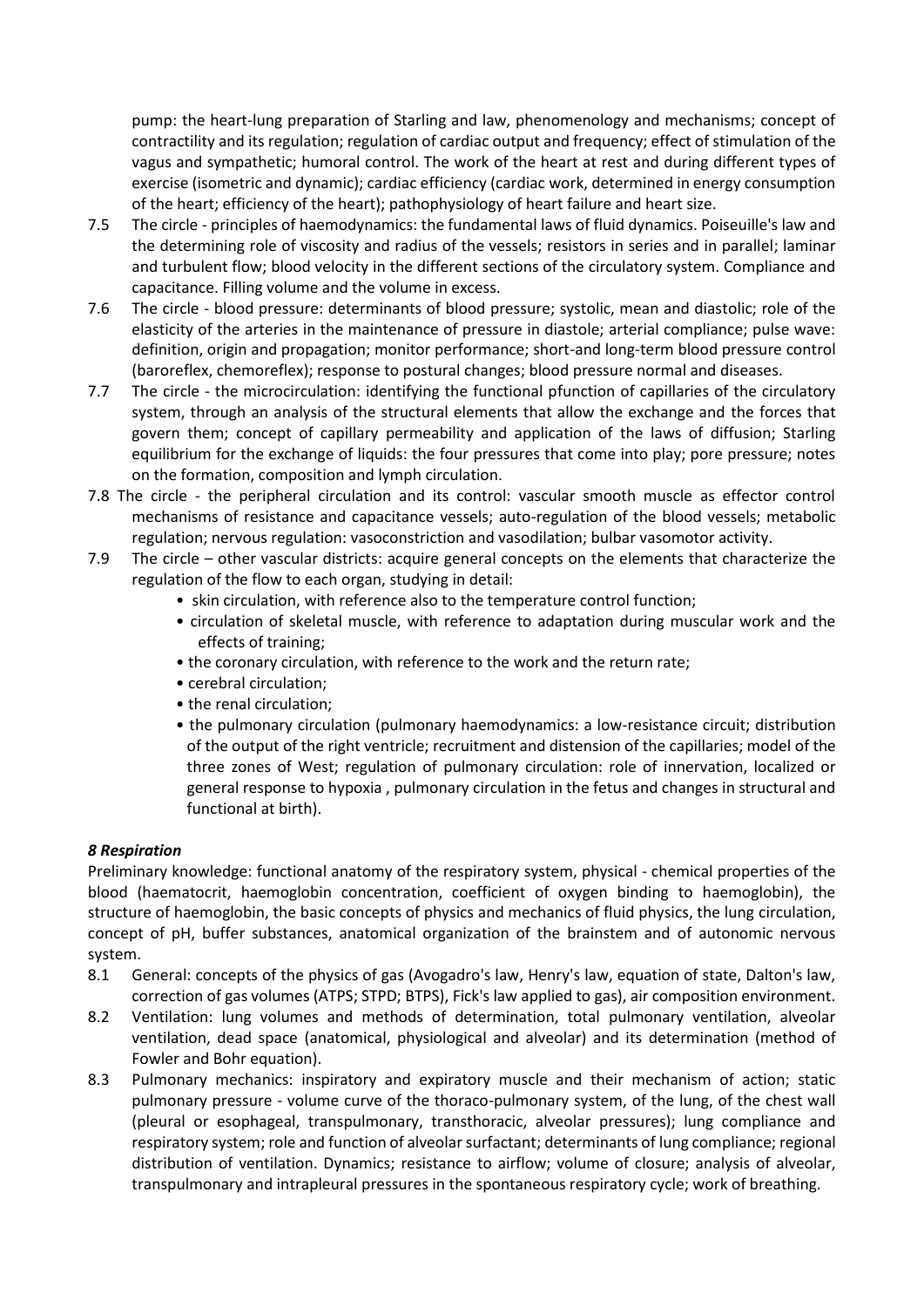- 8.4 Alveolar capillary transfer: Fick equation applied to the diffusion of gases, diffusing capacity for carbon monoxide and oxygen; alveolar - capillary transfer limitation by diffusion and perfusion; alveolar - capillary transfer of oxygen in normal conditions, during exercise in hypoxia and pulmonary capillary transit time.
- 8.5. Transport of oxygen and carbon dioxide: the oxyhaemoglobin dissociation curve, the total transport capacity of the blood for oxygen, physiological factors that affect the allosteric affinity for oxygen; CO poisoning. Transport of carbon dioxide in the blood, blood dissociation curve of total  $CO<sub>2</sub>$ , Haldane effect.
- 8.6 Gas exchanges: alveolar air equation (simplified); he cascade of oxygen; composition of the alveolar air and of the blood (oxygen cascade); causes of hypoxemia: hypoventilation, veno-arterial shunt anatomical and physiological hypo-diffusion, alveolar-capillary ratio and its distribution curve (normal ad in diseases). Arterio-venous differences of oxygen and carbon dioxide; oxygen consumption, carbon dioxide production, and respiratory quotient; determination of cardiac output by the Fick principle.
- 8.7 Neural and chemical control of ventilation. Nervous control: respiratory centers, generation of the respiratory rhythm. Chemical control: central and peripheral chemoreceptors; functional responses to hypoxia, acidosis and hypercapnia.
- 8.8 Responses ventilatory exercise: hyperventilation, ventilatory equivalent for oxygen and carbon dioxide during exercise; reduction of vascular resistance and recruitment of alveolar-capillary units; optimization of the ventilation / perfusion ratio; relative reduction of the velocity of blood in the capillaries.

# *9 Renal Physiology*

Preliminary knowledge: functional anatomy of the kidney and urinary tract, the concepts of osmotic pressure, osmolarity and osmolality, concept definition of pH, buffer substances.

- 9.1 Filtration: definition, functional organization of the nephron; vascularization, innervation. Structure and function of the glomerulus; ultrafiltration; filtration pressure; GFR: inulin clearance, filtration fraction.
- 9.2 Tubular function in the proximal tubule; distal tubular reabsorption and secretion; clearance of PAI; resorption of AA, glucose, sodium, potassium and water; secretion of hydrogen ions, bicarbonate reabsorption.
- 9.3 Obligatory and optional Reabsorption of water: loop of Henle and counter current multiplication mechanism, function of vasa recta and of collecting ducts; role of urea, antidiuretic hormone: mechanism of action, function and regulation of the release.
- 9.4 Adjustment of renal function: self-regulation of flow and of filtration rate; functions of the juxtaglomerular apparatus; sympathetic nervous control.

## *10 fluid and electrolyte balance*

Preliminary knowledge: Concepts of osmotic pressure, osmolarity and osmolality.

10.1 Water compartments; application of the method of dilution for the determination of the volume of water compartments; role of ion pumps and membrane permeability in the control of the composition of liquids; principle of isotonicity and passive movement of water; control of extracellular fluid volume and sodium excretion.

## *11 Regulation of acid-base*

Preliminary knowledge: concept and definition of pH, buffer substances.

- 11.1 Henderson-Hasselbalch equation, buffering capacity and buffers of the body, bicarbonate-CO2 system.
- 11.2 Diagram of Davenport; normal values, respiratory acidosis and alkalosis, metabolic acidosis and alkalosis.
- 11.3 Integrated control of pH by the kidney and respiratory system.

#### *12 Metabolism and Thermoregulation*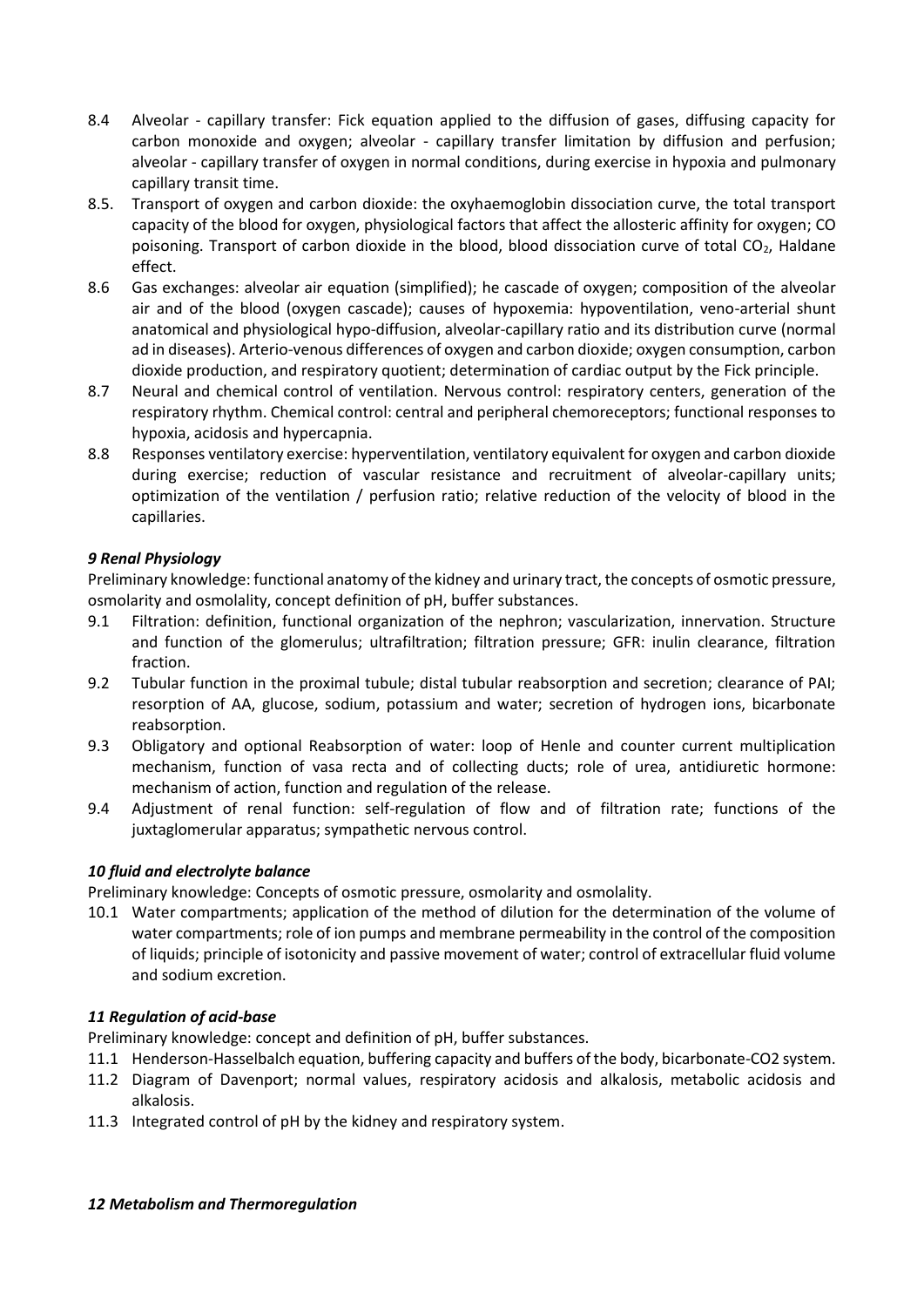Preliminary knowledge: strong knowledge of the main metabolic pathways for the resynthesis of ATP; concepts of heat, energy, work, power and related measurement units.

- 12.1 Warm-blooded animals and poikilotherms, normal body temperature, factors that determine the body temperature: i) heat production (metabolism); ii) physical and physiological mechanisms of heat exchange between organism and environment (evaporation, convection, radiation, conduction); iii) transport of heat within the body (circulatory convection and conduction).
- 12.2 Neural regulation of maintain homeothermy (hypothalamic centers, temperature set point, thermoceptors for the hot and cold); defense against the cold; protection from heat; circulation of the skin, fever, hyperthermia and heat stroke; hypothermia, muscle exercise, body size and temperature.
- 12.3 Metabolism: the concept of internal energy of the food; gross, net and delta efficiency of muscular performance; measure of the available energy of food (bomb calorimeter, energy equivalent of oxygen for individual substrates), resting metabolic rate.
- 12.4 Measurement of energy expenditure in vivo: direct methods (human calorimeter) and indirect (gas exchange, energy equivalent in vivo ofoxygen).
- 12.5 Dailiy energy intake, hunger and thirst.

#### *13 Gastrointestinal Physiology*

Preliminary knowledge: strong knowledge of the biochemical processes of absorption and utilization of proteins, lipids and carbohydrates; organization and function of the ANS; anatomical and functional organization of the gastro intestinal system.

- 13.1 Gastrointestinal motility: electric and mechanical activity, extrinsic nervous regulation and the enteric nervous system, types of motor activity, swallowing, oesophageal transit, gastric motility and stomach emptying rate, intestinal motility: small and large intestine, gastrointestinal hormones.
- 13.2 Secretion: salivary glands and thei functional unit, functions and composition of the saliva, amylase, control of salivary secretion, gastric secretion, parietal cells and the control of acid secretion, the cephalic, gastric and gastro-intestinal phase, other components of gastric juice, protection of the mucosa, exocrine pancreas, the composition of the pancreatic juice, activation of zymogens, control of pancreatic secretion, bile secretion, composition of bile, entero-hepatic circulation.
- 13.3 Absorption of iron, calcium absorption.

#### *14 Physiology of the endocrine system*

Preliminary knowledge: strong knowledge of anatomical and functional organization of the endocrine system, knowledge of the metabolic pathways.

- 14.1 General principles of endocrine physiology, mechanisms of intercellular communication, the endocrine system and the nervous system, the main endocrine glands: types of hormones, synthesis and action of peptide hormones, synthesis and action of the steroid hormones, mechanisms of regulation of hormones.
- 14.2 Adeno pituitary: functional unit of the hypothalamic pituitary portal system, metabolic and neuroendocrine actions of the pituitary cells their structure, hypothalamic-pituitary axis, regulation of function of adenohypophysis, rhythmicity and pulsatility of secretion, tropinse, specific tropines, growth hormone, GH and exercise muscle action of GH, GH and growth, acromegaly, prolactin, posterior pituitary.
- 14.3 Adrenal gland: secretion in the various zones of the adrenal gland, the synthesis of adrenal hormones, aldosterone-mineralocorticoid, aldosterone and renin-angiotensin system, aldosterone action and physiological effects of aldosterone, androgens, glucocorticoids – cortisol, regulation of the synthesis of cortisol, cortisol and stress, cortisol secretion and light-dark cycle, the permissive action of cortisol, catabolic action of cortisol, cortisol and hepatic gluconeogenesis, the adrenal medulla, adrenal medulla and SNA, hyperglycaemic effect, action of catecholamines, integration of the response to stress.
- 14.4 Thyroid: thyroid and thyroid follicles, biosynthesis, cellular mechanisms, iodine thyroid, transport of T3 and T4 in plasma, control of the synthesis and secretion, mechanism of action, actions of thyroid hormones, pathophysiology (hyperthyroidism and hypothyroidism).
- 14.5 Endocrine pancreas: physiological anatomy of the islands of Langerhans, human insulin molecules, control the secretion of the endocrine pancreas, synthesis and secretion of insulin receptors for insulin,